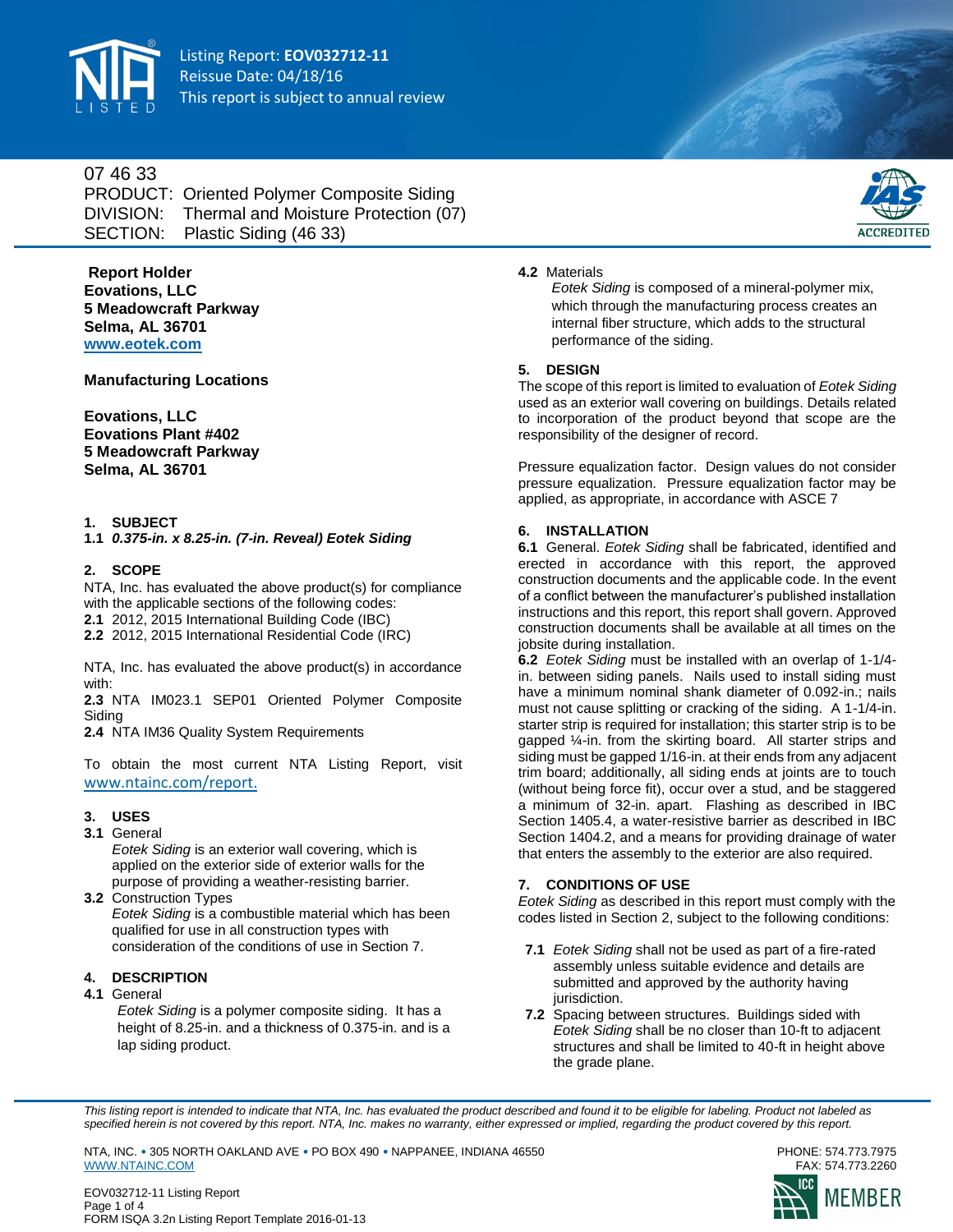

- **7.3** *Eotek Siding* must be installed in accordance with the manufacturer's published installation instructions, this report, and the applicable code.
- **7.4** *Eotek Siding* must be fabricated at the facility listed in this report.

#### **8. EVIDENCE SUBMITTED**

NTA, Inc. has examined the following evidence to evaluate this product:

**8.1** Review of each plant's quality assurance manual and inspection of manufacturer's production facility in accordance with NTA IM 036 and NTA IM 023.1.

**8.2** Qualification test data in accordance with Identify NTA IM 023.1, SEP 01.

**8.3** Periodic quality assurance audits of the production facility(ies).

**8.4** Periodic verification testing in accordance with NTA, Inc. NTA IM 023.1.

Evaluation evidence and data are on file with NTA, Inc. NTA, Inc. is accredited by the International Accreditation Service (IAS) as follows:

- ISO 17020 Inspection Agency (AA-682)
- ISO 17025 Testing Laboratory (TL-259)
- ISO 17065 Product Certification Agency (PCA-102)

The scope of accreditation related to testing, inspection or product certification pertain only to the test methods and/or standard referenced therein. Design parameters and the application of building code requirements, such as special inspection, have not been reviewed by IAS and are not covered in the accreditation. Product evaluations are performed under the direct supervision of Professional Engineers licensed in all jurisdictions within the United States as required by the building code and state engineering board rules.

#### **9. FINDINGS**

**All products referenced herein are manufactured under an in-plant Quality Assurance program to ensure that the production quality meets or exceeds the requirements of the codes noted herein and the criteria as established by NTA, Inc. Furthermore, product must comply with the conditions of this report.** 

*This report is subject to annual review.*

#### **10. IDENTIFICATION**

Each eligible product shall be permanently marked to provide the following information:

- **10.1** The NTA, Inc. Listing mark, shown below.
- **10.2** NTA's Listing No. EOV032712-11

**10.3** Production lot number (traceable to the manufacturing plant location and date).

**10.4** Manufacturer name.



*This listing report is intended to indicate that NTA, Inc. has evaluated the product described and found it to be eligible for labeling. Product not labeled as*  specified herein is not covered by this report. NTA, Inc. makes no warranty, either expressed or implied, regarding the product covered by this report.

NTA, INC. • 305 NORTH OAKLAND AVE • PO BOX 490 • NAPPANEE, INDIANA 46550 PHONE: 574.773.7975 [WWW.NTAINC.COM](http://www.ntainc.com/)



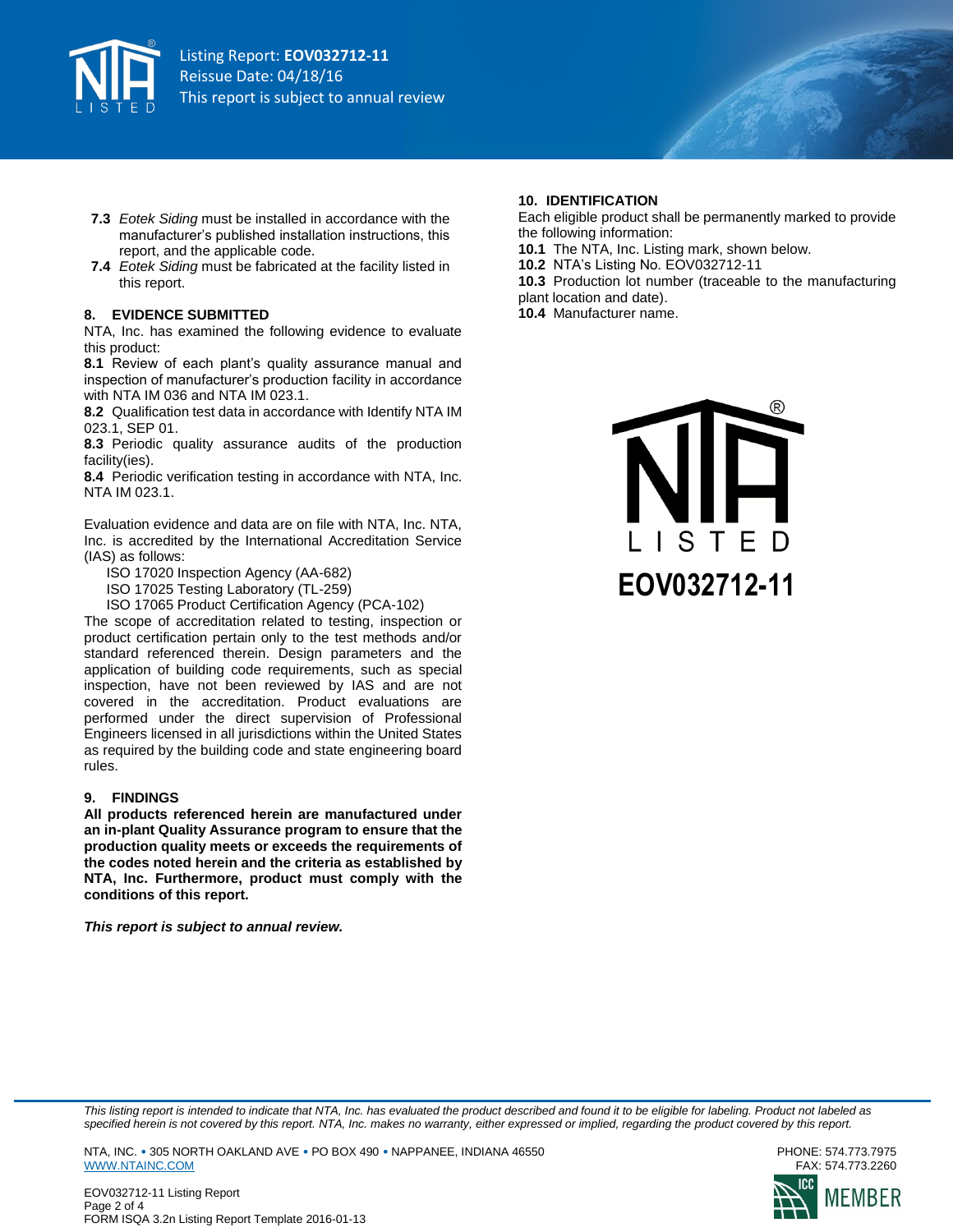

| Allowable Pressure                                                 | 16-in. oc studs                                                                                                     | 39 psf |
|--------------------------------------------------------------------|---------------------------------------------------------------------------------------------------------------------|--------|
|                                                                    | 24-in. oc studs                                                                                                     | 30 psf |
| Allowable Pressure Fastening<br><b>Details</b>                     | 0.092-in. x 2-in. Galvanized Ring Shank Nails                                                                       |        |
|                                                                    | Spacing: 16-in. or 24-in. oc                                                                                        |        |
|                                                                    | Edge Distance: 3/4-in.                                                                                              |        |
|                                                                    | End Distance: 3/8-in.                                                                                               |        |
|                                                                    | Minimum Penetration into Framing: 1-3/16-in.                                                                        |        |
|                                                                    | Siding Overlap: 1-1/4-in.                                                                                           |        |
| Coefficient of Linear Expansion<br>(Parallel to Machine Direction) | Less than $15x10^{-6}$ in /in /°F                                                                                   |        |
| Flame Spread Index                                                 | Less than 200                                                                                                       |        |
| <b>Radiant Heat Exposure</b><br>(NFPA 268)                         | Siding did not exhibit sustained flaming during<br>the test when exposed to 12.5 $kW/m2$ at a<br>distance of 33-in. |        |

# **Table 1: 0.375-in. Eotek Siding Properties**



**Figure 1: 0.375-in. x 8.25-in. Eotek Siding Cross-Sectional Drawing**

*This listing report is intended to indicate that NTA, Inc. has evaluated the product described and found it to be eligible for labeling. Product not labeled as specified herein is not covered by this report. NTA, Inc. makes no warranty, either expressed or implied, regarding the product covered by this report.*

NTA, INC. • 305 NORTH OAKLAND AVE • PO BOX 490 • NAPPANEE, INDIANA 46550<br>PHONE: 574.773.7975 PWW.NTAINC.COM [WWW.NTAINC.COM](http://www.ntainc.com/)